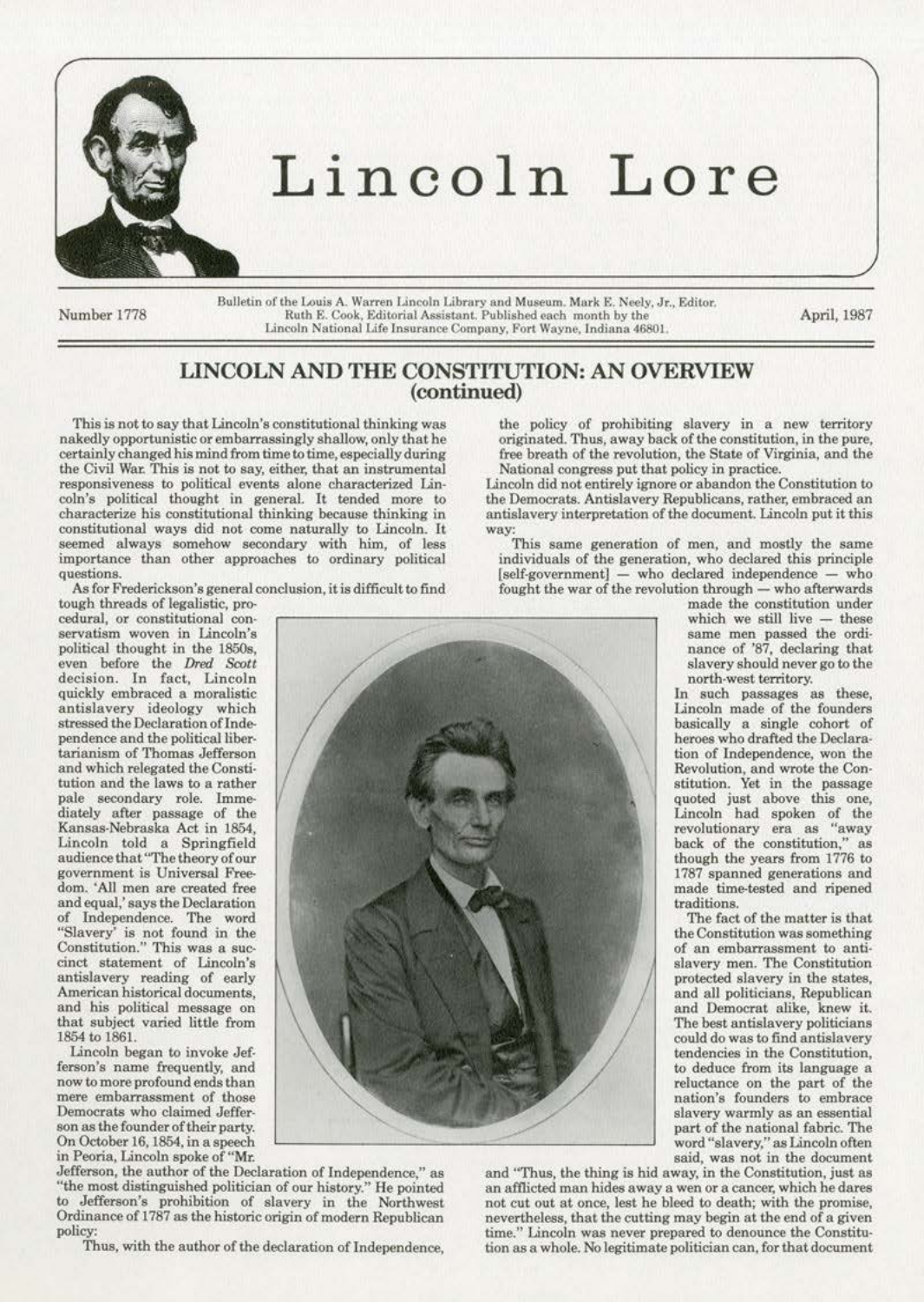defines legitimacy. Lincoln was not prepared even to dwell on certain defective parts of the Constitution. But he found it easier to wax enthusiastic over the Declaration of Independence. The following passage from a speech in Chicago on July 10, 1858, shows the typical range of tone in speaking of the two documents:

It may be argued that there are certain conditions that make necessities and impose them upon us, and to the extent that a necessity is imposed upon a man he must submit to it. I think that was the condition in which we found ourselves when we established this government. We had slavery among us, we could not get our constitution unless we permitted them to remain in slavery, we could not secure the good we did secure if we grasped for more, and having by necessity submitted to that much, it does not destroy the principle that is the charter of our libereties. Let that charter stand as our standard.

The spirit of the Constitution, properly and carefully looked at, was antagonistic to the Kansas-Nebraska Bill, Lincoln could say, but it was easier and far more stirring to say that the "spirit of seventy-six" and "the spirit of Nebraska" were utter antagonisms.

In the years following the Dred Scott decision and preceding the Civil War, Lincoln's constitutional views changed little from their 1854 antislavery adumbration. He was, perhaps, forced to speak more about the Constitution than had been his custom early in his political life, but he did not change his manner of interpreting it. Nor did Dred Scott cause him acute embarrassment over the apparent conflict between Republican doctrine and Supreme Court dictum. He merely pointed out the juristic weaknesses of the Dred Scott decision, characteristically avoiding long comment on Latinate distinctions:

Perhaps you will say the Supreme Court has decided the disputed Constitutional question in your favor. Not quite so. But waiving the lawyer's distinction between dictum and decision, the Court have decided the question for you in a sort of way. The Court have substantially said, it is your constitutional right to take slaves into the federal territories. and to hold them there as property. When I saw the decision was made in a sort of way, I mean it was made in a divided Court, by a bare majority of the Judges, and they not quite agreeing with one another in the reasons for making it; that it is so made as that its avowed supporters disagree with one another about its meaning, and that it was mainly based upon a mistaken statement of fact - the statement in the opinion that "the right of property in a slave is distinctly and expressly affirmed in the Constitution."

Lincoln had said time and time again that the Constitution said nothing distinct or express about "slavery," for it eschewed the very word. Moreover, he kept on saying that the Constitution showed the reluctance of the founders to contemplate the permanence of slavery in the United States. Indeed, he dwelled on that subject, in considerable historical detail, in one of his most famous speeches, the Cooper Institute address of February 27, 1860. And he had reminded Stephen Douglas of it repeatedly in their famous debates in 1858:

It is not true that our fathers, as Judge Douglas assumes, made this government part slave and part free. Understand the sense in which he puts it. He assumes that slavery is a rightful thing within itself, - was introduced by the framers of the Constitution. The exact truth is, that they found the institution existing among us, and they left it as they found it. But in making the government they left this institution with many clear marks of disapprobation upon it.

When Lincoln became president and faced the issues of civil war, he focused on other constitutional questions, many of which he had surely never thought of as an Illinois lawyer and politician. But his manner of approach to constitutional issues was rather well established: the constitutional side of political questions would not usually come first to his mind, he would rely on arguments provided by his party heritage when forced to examine constitutional questions, and his constitutional views would be decidedly shaped by antislavery feeling.

THE CASE OF JOHN N. EITEL **An Unpublished Lincoln Endorsement** 

On February 18, 1865, military authorities in New York City

arrested civilian John N. Eitel, a prosperous clothing merchant and partner in John N. Eitel & Company. They did not tell his family or his business associates what the cause of arrest was, and they quickly whisked him out of town to place him in Washington's Old Capitol Prison. Complaints and pleas for his release soon came into the War Department.

Though Eitel had indeed been summarily treated, it must be said that he was involved in a rather unattractive, if not downright sordid, business which was closely watched by War Department officials. As a sideline to his regular clothing business, Eitel was a recruitment broker. During the Civil War, many of the activities which today it would be unthinkable to turn over to private hands were matters of private enterprise. and recruitment for the armed services was no exception. This system was at first encouraged - a little - by the government itself, by paying a two dollar premium to any person who brought in a recruit who was accepted for service. Gradually, as Eugene C. Murdock explains in his valuable study of the Civil War draft and bounty system entitled Patriotism Limited. 1862-1865, this led to private brokers' all but taking over the supply side of the recruiting system. And nowhere were they more important than in New York City, where New York County Board of Supervisors authorized a \$300 bounty for volunteers and permitted another committee to rely entirely on brokers for distribution of the bounties. When a man volunteered in New York, the broker who brought him in paid the soldier whatever part of the bounty price they had agreed upon beforehand. Then the soldier would assign the whole bounty to the broker, who in turn would collect \$300 from the New York County committee.

Eitel may have gone into this business as a natural outgrowth of his clothing business. In an affidavit written on Eitel's behalf, a clerk in the naval rendezvous at 173 South Street, one of several where recuirts were mustered in in New York City, testified that Eitel was in the business of selling clothing to naval recruits. They sold the goods for an eight or nine dollar profit on each recruit and paid about half the profit to runners who brought the recruits in. This was almost perfectly analogous to the way the bounty brokerage system worked, so it is little wonder that Eitel moved into that as well. It was made a good deal easier when Eitel's business partner, George Goin, was appointed acting master of the naval rendezvous.

It would be fair to characterize this as big business by the standards of Civil War America. Three hundred dollars constituted quite a substantial sum of money in those days, and there were thousands of recruits for this, the bloodiest war in all of American history. Recruiting in New York City was especially important for the United States Navy. In February 1865, for example, Secretary of the Navy Gideon Welles noted disapprovingly in his diary some attempts to regulate naval recruitment in the city:

The local municipal authorities of New York City are taking high-handed ground in regard to naval enlistments in that city. Such as cannot be permitted. They forbid the recruiting

of any in the city unless they are accredited to that locality. The fact of the matter was that the Navy needed recruits and did not really want to see any decrease in competition among recruiters to ferret out every available man.

What made opportunities for fraud abundant in this system was not only the vast sums of money and the large numbers of men involved but also - an overlooked factor - the rather primitive record-keeping and accounting practices of the day. Records were all handwritten, of course, by scores of clerks with handwriting of varying legibility and with different levels of understanding of the operation. Although the principle of alphabetization was known, apparently the idea of putting alphabetized names on cards was not, with the result that most Civil War lists appear on long sheets of paper, the names are alphabetized by initial letter only, and there is usually an addendum of names at the end for persons processed after the list was already complete.

One of the clerks in the naval rendezvous witnessed the wild confusion that made record-keeping difficult and fraud simple. For example, more men were mustered-in in the office some days than could be taken aboard the receiving ship on the same day. Overnight, the reluctant recruits might run away, never to appear on the receiving ship, but leaving a name as recruited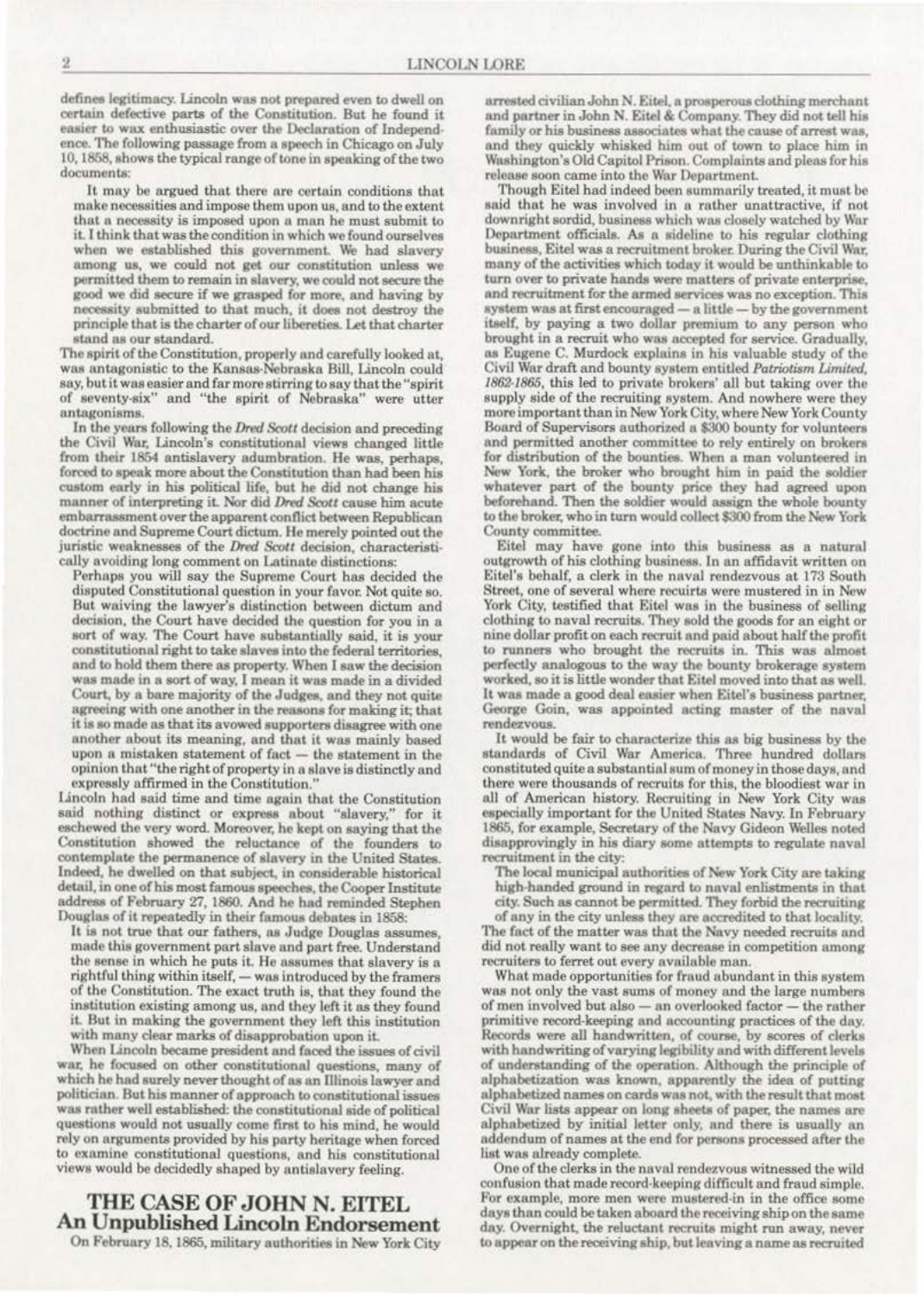on the office books. Also, for reasons the clerk could never fathom, duplicate records of mustering·in and duplicate receipts given by the recruit for his bounty payments were produced on the receiving ship "with nothing thereon to indicate which was the original." Thus "a large field for fraud **was opened."** 

Whether Eitel entered that fair field for fraud is unknown, but War Department detective Colonel Lafayette C. Baker thought he did and claimed to have evidence to prove it. Baker **drew a rather different picture of the naval rendezvous in New**  York than that of Eitel's partisans, who described confusion and disorder rather than corruption.

In pursuance of the above order [of January 16, 1865], I went to New York City, which place was alleged to be the **centre or rendezvous of the principal operators in fraudulent**  enlistment papers. It would be impossible to give a correct idea or understanding of the condition in which I found the recruiting business. A large number of persons, of the most desperate and disreputable character, were engaged at the different rendezvous in filling the quotas. The great and urgent demands of the Government to fill up the ranks of our depleted army, were seized upon by these individuals, **known as bounty brokers or receiving agents. as a fit time**  to perpetrate those forgeries and frauds upon the Govern**ment and soldiers, the extent and enormity of which, I**  believe are unparalleled in the history of the world. These frauds, which robbed the soldier and his family, were but mild offenses compared with the crime of actually aiding the **enemies of the Government, by representing on paper enlisted men who never existed .** ... **What was true of the**  frauds peculiar at the army rendezvous in New York and **vicinity, was more than true of the naval rendezvous. Out of s0ven of these naval recruiting rendezvous, but three could**  be entered without first passing through a public drinking saloon of the lowest and vilest character, and a substitute or bounty broker's office. ln fact, the last two named institutions seemed to be necessary appendages to a recruiting depot.. ... The high social and official positions of many of the suspected parties, the large pecuniary interests involved in the business, tended to weaken my **confidence in my success .** ...

The points of potential fraud brought up in the affidavit of the rendezvous clerk were more than corroborated by Colonel Baker:

Another manner of desertion, and by far more generally practised, was by permitting recruits to desert in transit from the rendezvous in New York to the Island, or receiving shipa. For instance, I will refer to the Cedar Street rendezvous. Between the 20th of May, 1864, and the 9th of October, 1864, **there were enlisted at this rendezvous, one thousand two hundred and eighty-four men. The books on Governor's and**  Hart's Islands show but eight hundred and thirteen received from said Cedar Street rendezvous. About a similar deficiency between the actual enlisted and number received, is shown by the examination of the books of the other **rendezvous.** 

**If each of those men represented a \$300 bounty, this**  discrepancy alone accounted for a potential \$141,200 fraud substantial money by today's standards and a fortune in the Civil War.

Baker caused Eitel's arrest, but soon there flowed to the War Department a stream of petitions and letters urging his release. His reputation, these pleas said, was too good to make it possible to believe Eitel guilty. Moreover, anxiety had all but driven his family to distraction. His wife was ill and his **business affairs were suffering serious damage in his absence. He never made much off his recruiting sideline, anyhow.** 

After receipt of these, the case was referred for review to the Bureau of Military Justice, where Judge Advocate General Joseph Holt commented thus on March 15:

The crimes committed by the class of offenders to which the prisoner is alleged to belong are so atrocious & strike so directly at the life of the military service that it is believed as a general rule the parties should not be paroled. The spoils of these crimes are known to have been so enormous, that a monied deposit would afford but an imperfect guaranty for the appearance of the offenders. Exceptions to the rule suggested may be found in cases where the measure of proof



Lafayette C. Baker.

Lincoln Library and Museum

so presented is not regarded as full & entirely satisfactory. ln the present case, however, ... Colonel Baker declares that **the proofs of the prisoner's guiJl are positive. This Bureau**  cannot therefore recommend that he be paroled.

As he had done many times before, President Lincoln overruled General Holt, endorsing the file on Eitel's case: "Let this man be bailed, Mr. Dana to fix the amount A. Lincoln March 17, 1865." Charles A. Dana was an Assistant Secretary of War and the person who referred the case to Holt for review. He set the bail at \$10,000, and Abram Wakeman of New York sent a eheck for that amount to parole John Eitel.

In his Recollections of the Civil War, written in the 1890s, Dana did not mention the Eitel casein particular, but he did comment generally on the problems of fraud and the president's willingness to go easy on persons suspected of defrauding the **government.** 

At the time that I entered the War Department for regular duty, it was a very busy place. Mr. Stanton frequently worked late at night, keeping his carriage waiting for him. I never worked at night, as my eyes would not allow it. I got to my office about nine o'clock in the morning, and I stayed there nearly the whole day, for I made it a rule never to go away until my desk was cleared. When I arrived I usually found on my table a big pile of papers which were to be acted on, papers of every sort that had come to me from the different departments of the office.

The business of the War Department during the first winter that I spent in Washington was something enormous. Nearly \$285,000,000 was paid out that year (from June, 1863, to June, 1864) by the quartermaster's office, and \$221,000,000 stood **in accounts at the end of the year awaiting examination**  before payment was made. We had to buy every conceivable thing that an army of men could need. We bought fuel, forage, furniture, coffins, medicine, horses, mules, telegraph wire, **sugar, coffee, flour, cloth, caps, guns, powder, and thousands**  of other things. Sometimes our supplies came by contract; again by direct purchase; again by manufacture. Of course, by the fall of 1863 the army was pretty well supplied; still, that year we bought over 3,000,000 pairs of trousers, nearly 5,000,000 flannel shirts and drawers, some 7,000,000 pairs of stockings, 325,000 mess pans, 207,000 camp kettles, over 13,000 drums, and 14,830 fifes. It was my duty to make contracts for many of these supplies.

ln making contracts for supplies of all kinds, we were obliged to take careful precautions against frauds. I had a